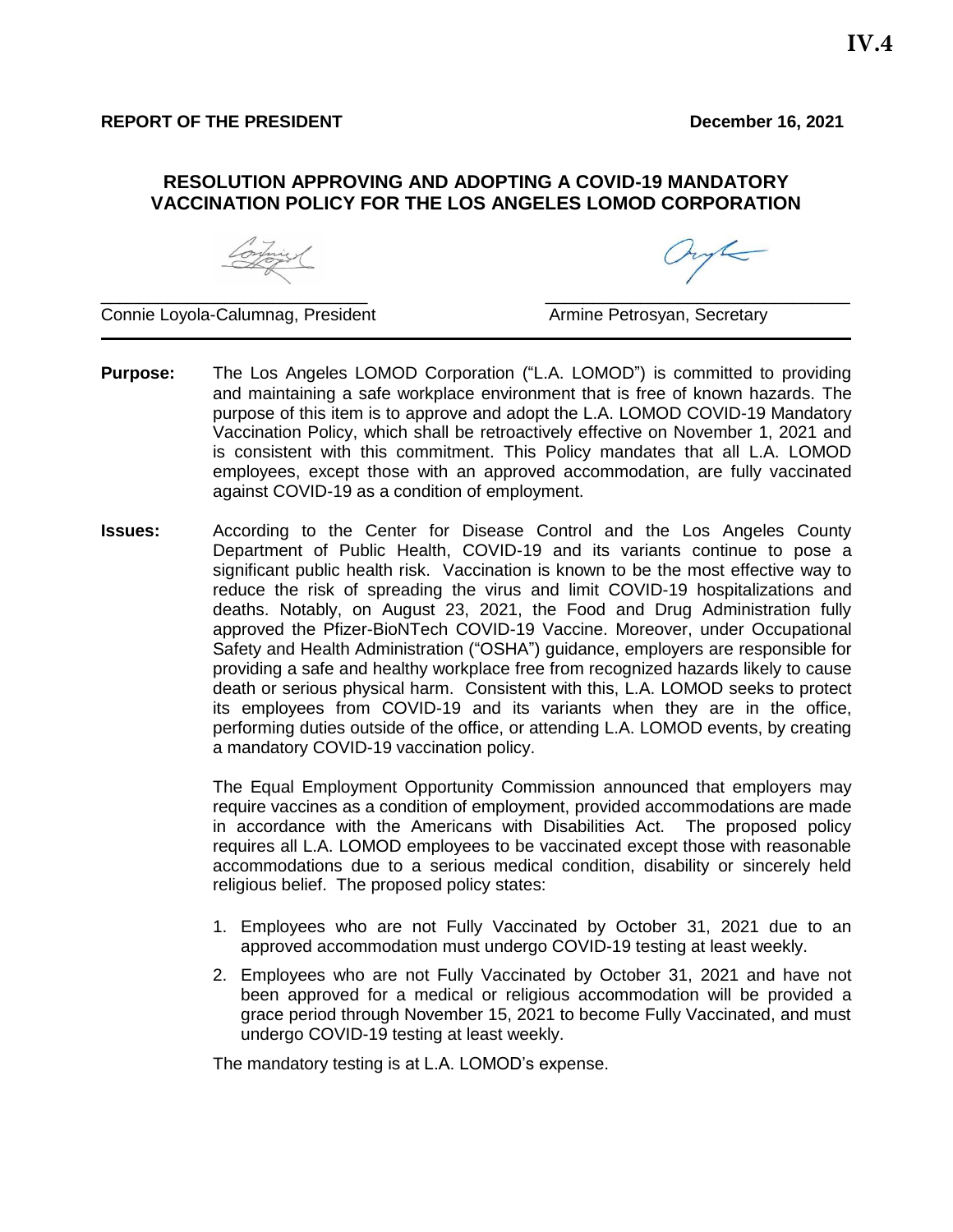Board approval of the policy was delayed pending further guidance from HUD regarding Performance Based Contract Administrator's compliance with the federal Executive Order vaccination mandate. During this time, L.A. LOMOD implemented the policy according to the timelines stated above and all employees are in full compliance.

**Funding:** The Chief Administrative Officer confirms the following:

*Source of Funds:* L.A. LOMOD receives Section 8 administrative fees under the PBCA ACC for administering Housing Assistance Payments to owners of Section 8 project-based buildings.

*Budget and Program Impact:* The administrative fees received will cover the costs associated with mandatory testing for employees who have been granted reasonable accommodations under the policy.

- **Attachments:** 1. Proposed Mandatory Vaccination Policy for L.A. LOMOD
	- 2. Resolution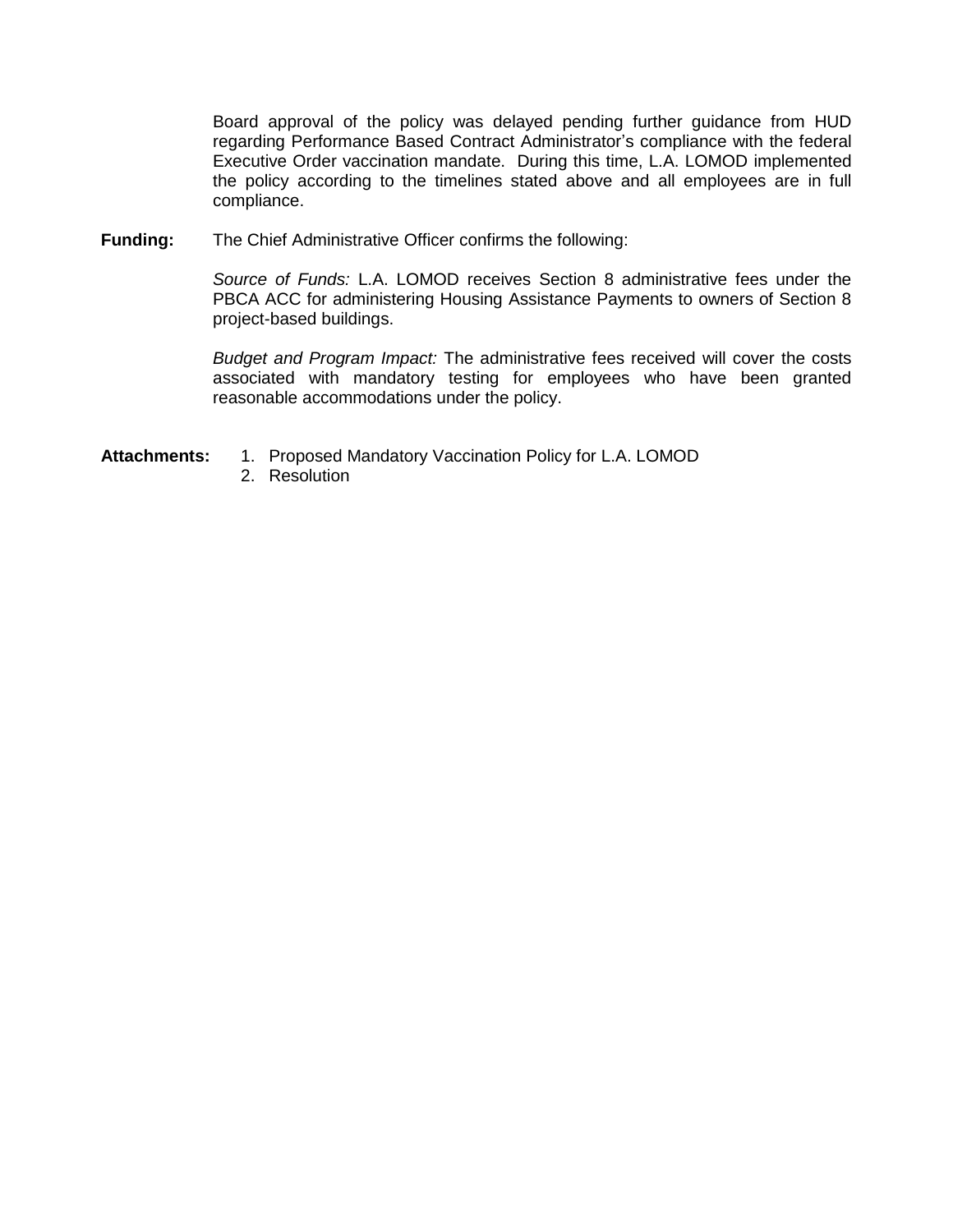#### **RESOLUTION NO.\_\_\_\_\_\_\_\_\_\_\_\_\_\_**

#### **RESOLUTION APPROVING AND ADOPTING A COVID-19 MANDATORY VACCINATION POLICY FOR THE LOS ANGELES LOMOD CORPORATION**

**WHEREAS,** in 1973, the Housing Authority of the City of Los Angeles ("HACLA") created the Los Angeles LOMOD Corporation ("L.A. LOMOD"), a nonprofit corporation, to increase affordable housing in the City of Los Angeles;

**WHEREAS,** on December 1, 2003, U.S. Department of Housing and Urban Development ("HUD") and L.A. LOMOD entered into an Annual Contributions Contract ("ACC") whereby L.A. LOMOD operated as the contract administrator for providing contract administration services for Project-Based Section 8 HAP contracts in ten Southern California counties;

**WHEREAS**, according to the Center for Disease Control, and the Los Angeles County Department of Public Health, COVID-19 and its variants continue to pose a significant public health risk;

**WHEREAS,** there exists a health emergency that requires action to safeguard and employees against risks of infection, illness, hospitalization, and death from COVID-19;

**WHEREAS**, vaccination is known to be the most effective way to reduce the risk of spreading the virus and limit COVID-19 hospitalizations and deaths;

**WHEREAS**, under Occupational Safety and Health Administration ("OSHA") guidance, employers are responsible for providing a [safe and healthy workplace free from](https://www.osha.gov/laws-regs/oshact/section5-duties)  [recognized](https://www.osha.gov/laws-regs/oshact/section5-duties) hazards likely to cause death or serious physical harm;

**WHEREAS,** L.A. LOMOD seeks to protect its employees from COVID-19 and its variants when they are in the office, performing duties outside of the office, or attending a L.A. LOMOD event;

**WHEREAS,** for the reasons set forth herein and in the Board report presented to the Board of Directors at its meeting held this date, it is in the best interest of L.A. LOMOD to adopt the proposed "COVID-19 Mandatory Vaccination Policy" ("Policy") applicable to all L.A. LOMOD employees, except those with reasonable accommodations due to a serious medical condition, disability, or sincerely held religious belief;

**NOW, THEREFORE, BE IT RESOLVED** that the Board of Directors approves and adopts the attached COVID-19 Mandatory Vaccine Policy.

**BE IT FURTHER RESOLVED** that this Resolution shall take effect immediately.

APPROVED AS TO FORM: LOS ANGELES LOMOD CORPORATION

12/3/21

BY: \_\_\_\_\_\_\_\_\_\_\_\_\_\_\_\_\_\_\_\_\_\_\_\_\_\_ BY: \_\_\_\_\_\_\_\_\_\_\_\_\_\_\_\_\_\_\_\_\_\_\_\_\_\_\_ General Counsel

DATE ADOPTED: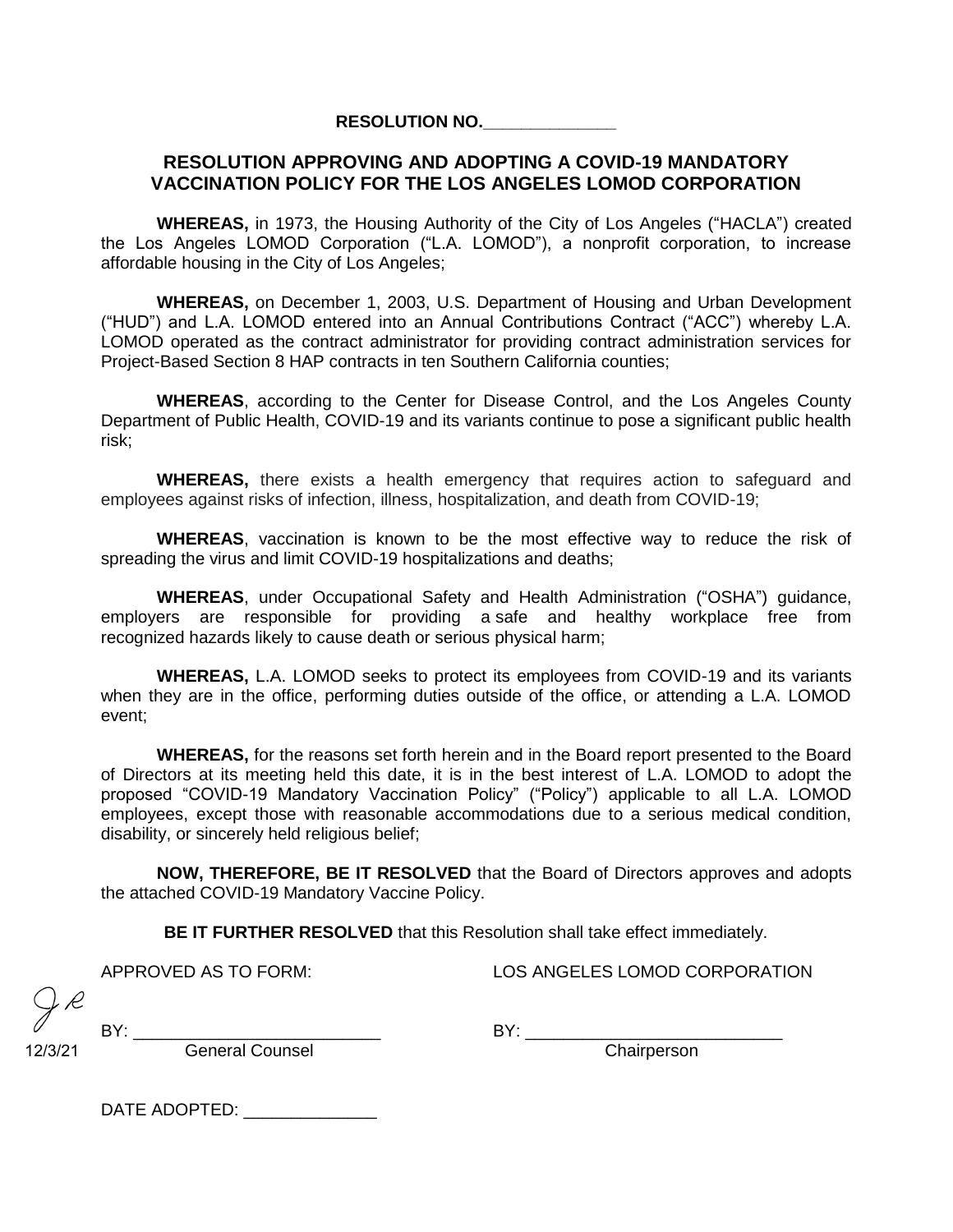# **Los Angeles LOMOD Corporation COVID-19 Mandatory Vaccination Policy**

The Los Angeles LOMOD Corporation ("L.A. LOMOD") is committed to providing and maintaining a safe workplace that is free of known hazards. To achieve this goal, L.A. LOMOD shall mandate vaccination against COVID-19.

# **I. PURPOSE & APPLICABILITY**

- A. The COVID-19 Mandatory Vaccination Policy ("Policy") serves to safeguard the health and well-being of the employees and their families, and any Third Party doing business with L.A. LOMOD from the risks associated with COVID-19.
- B. This Policy applies to all L.A. LOMOD employees.

# **II. DEFINITIONS**

Definitions used in this Policy include:

- A. **Fully Vaccinated:** 14 or more days must have passed since the employee received either (1) the second dose of a two-dose COVID-19 vaccine series; or (2) a single-dose COVID-19 vaccine. To be Fully Vaccinated also means that, in addition to receiving the original vaccine series, one has received all COVID-19 vaccine booster shots approved by the U.S. Food and Drug Administration ("FDA") at intervals recommended by the Center for Disease Control ("CDC"). Reasonable time shall be provided to employees to receive boosters as they become available.
- B. **Interactive Process:** The collaborative effort involving an employer and employee to conduct an individualized assessment of both the essential duties and the specific physical or mental limitations of the individual that are directly related to the need for reasonable accommodation.
- C. **Reasonable Accommodation:** Under Title I of the Americans with Disabilities Act ("ADA"), a reasonable accommodation is a modification or adjustment to a job, the work environment, or the way things are usually done during the hiring process.
- D. **Third Party:** A Third Party is defined as any individual that is not a L.A. LOMOD employee, who an employee may have contact with during the course of employment. A Third Party may be, but is not limited to one of the following: property owners, management agents, vendors, contractors, and tenants.

### **III. POLICY**

Consistent with its duty to provide and maintain a workplace that is free of recognized hazards, L.A. LOMOD has adopted this Policy to safeguard the health and well-being of employees and their families, and any Third Party from infectious conditions, specifically COVID-19, that may be mitigated through an effective vaccination program.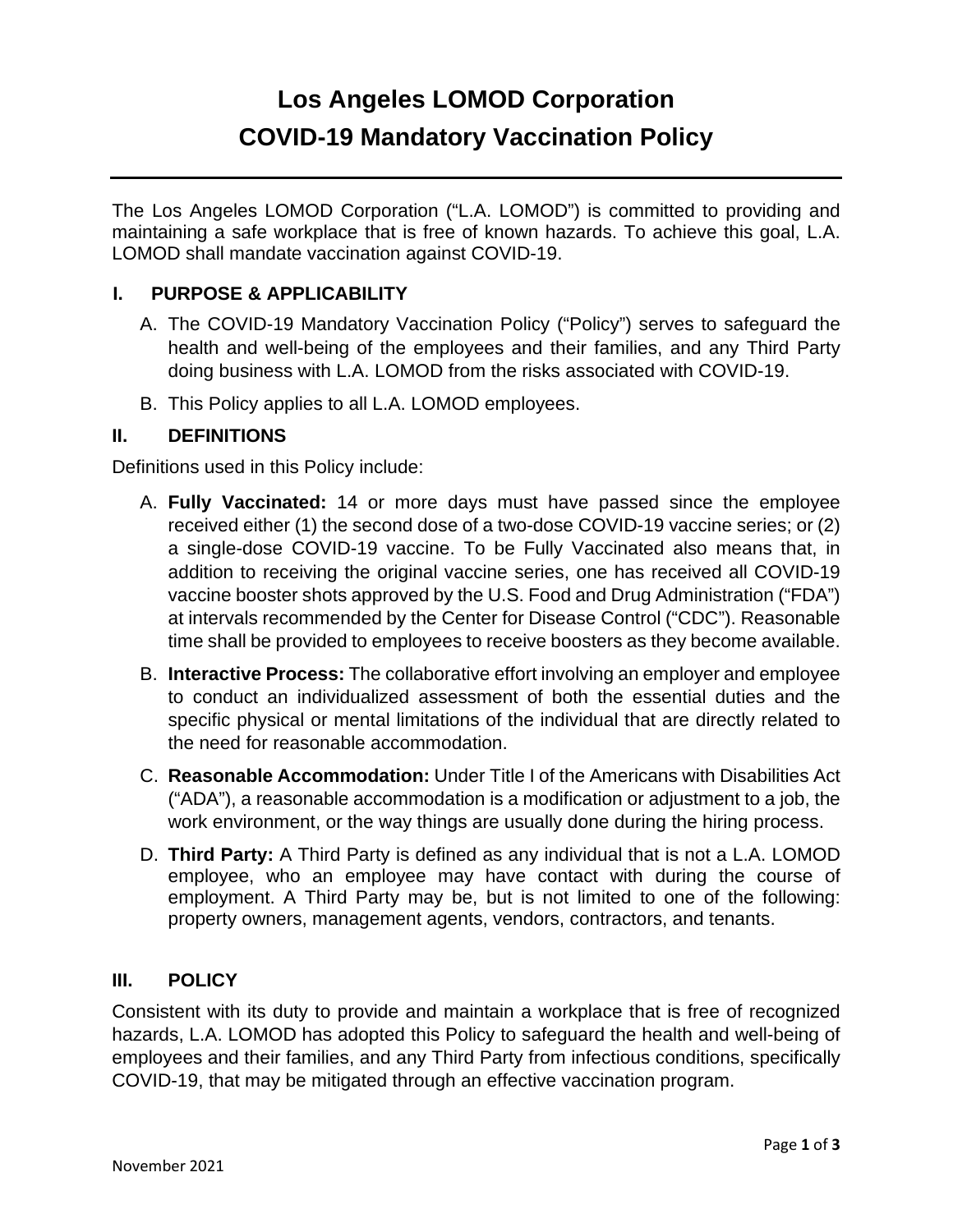# **Los Angeles LOMOD Corporation COVID-19 Mandatory Vaccination Policy**

### **IV. GENERAL PROVISIONS**

- A. Effective November 1, 2021, all L.A. LOMOD employees, except those with an approved medical or religious accommodation shall be Fully Vaccinated against COVID-19 as a condition of employment, and submit proof of vaccination.
- B. The vaccine shall be approved by the FDA for COVID-19, have an emergency use authorization from the FDA, or, for persons vaccinated outside the United States, be listed for approved or emergency use by the World Health Organization.
- C. Vaccinations may be taken during working hours. Employees who are getting vaccinated during work hours must submit the applicable paid leave request form to the Sr. Administrative Manager and coordinate with their supervisors to minimize operational impact.
- D. Employees who are not Fully Vaccinated by October 31, 2021 due to an approved accommodation must undergo COVID-19 testing at least weekly.
- E. Employees who are not Fully Vaccinated by October 31, 2021 and have not been approved for a medical or religious accommodation will be provided a grace period through November 15, 2021 to become Fully Vaccinated, and must undergo COVID-19 testing at least weekly.
- F. COVID-19 testing shall be made available for eligible employees at 2600 Wilshire. Time spent testing at 2600 Wilshire shall be compensable.

# **V. REASONABLE ACCOMMODATIONS**

- A. Exemption from this Policy shall be considered due to a serious medical condition, disability or because of a sincerely held religious belief.
- B. Any employee who has a qualifying medical condition/disability that contraindicates the vaccination, or who objects to being vaccinated on the basis of sincerely held religious beliefs and practices, must submit a request for exemption to the Housing Authority of the City of Los Angeles' Human Resources Department by or before September 27, 2021. L.A. LOMOD will engage in an interactive process to determine if a reasonable accommodation can be provided.
- C. Accommodations will be granted where they do not cause L.A. LOMOD undue hardship or pose a direct threat to the health and safety of others.
- D. An employee may request an accommodation without fear of retaliation.